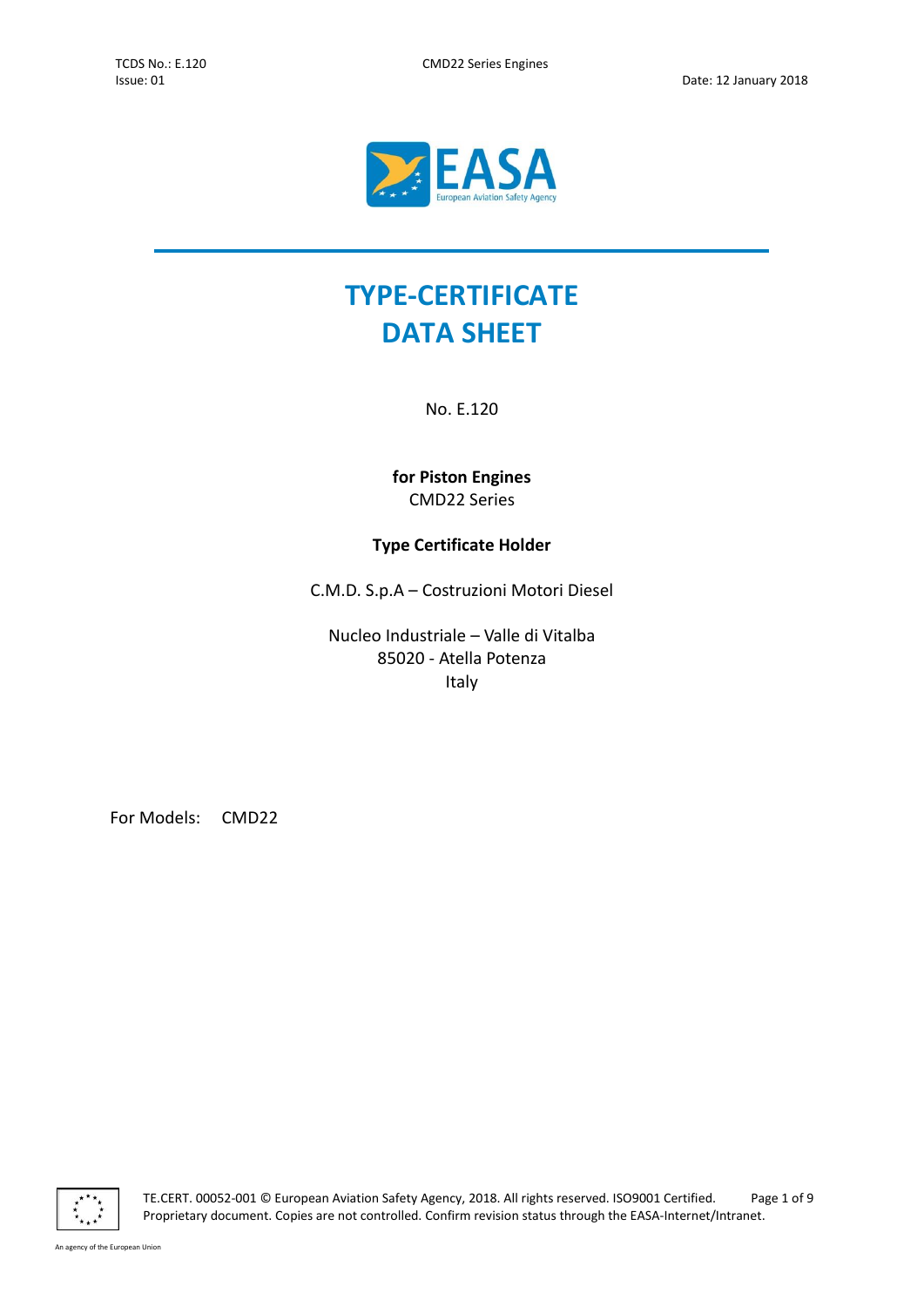Intentionally left blank



TE.CERT. 00052-001 © European Aviation Safety Agency, 2018. All rights reserved. ISO9001 Certified. Page 2 of 9 Proprietary document. Copies are not controlled. Confirm revision status through the EASA-Internet/Intranet.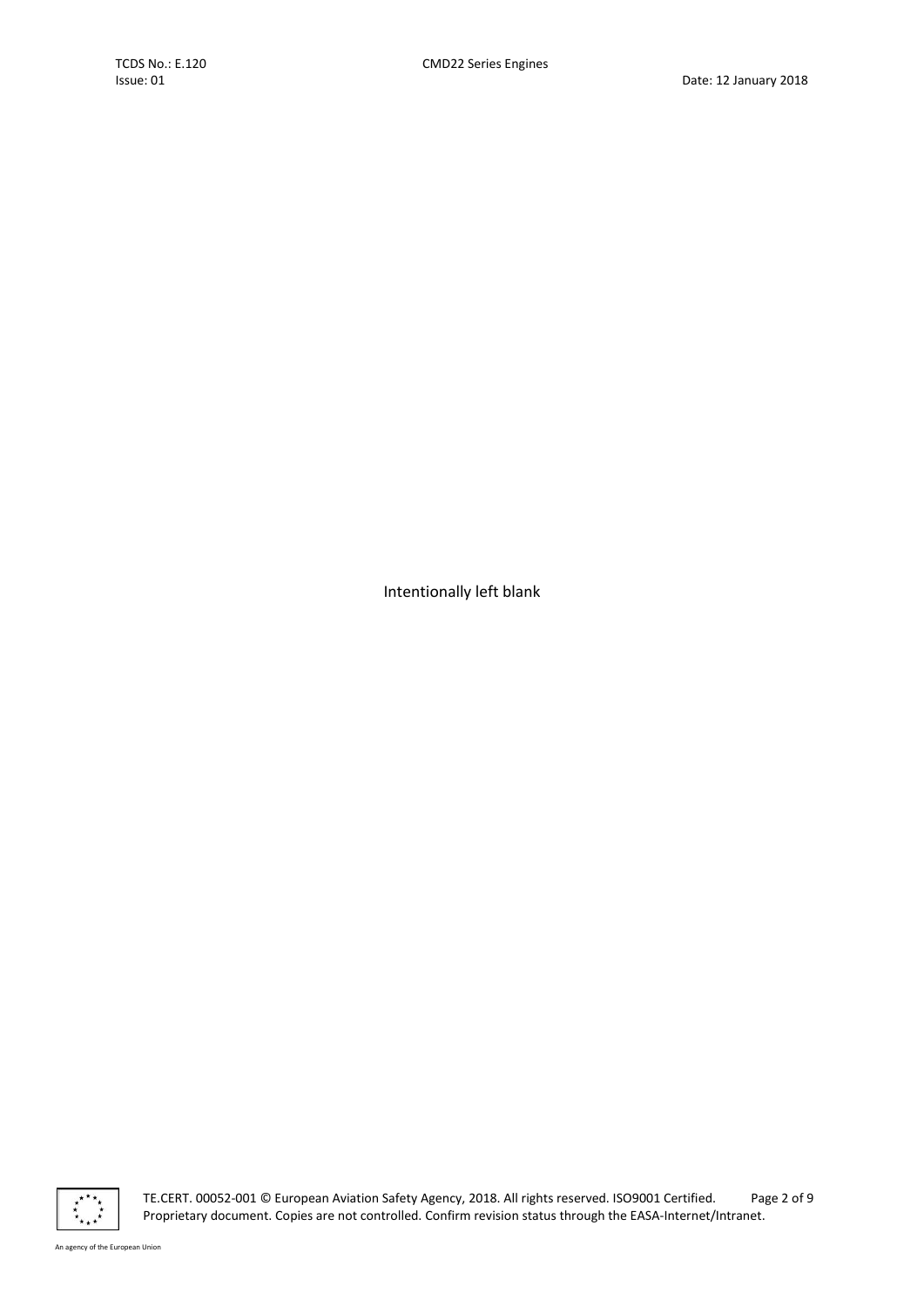# **TABLE OF CONTENTS**

| 1.                                                                                |  |
|-----------------------------------------------------------------------------------|--|
| 2.                                                                                |  |
| 3.                                                                                |  |
| 4.                                                                                |  |
| 5.                                                                                |  |
|                                                                                   |  |
| 1.                                                                                |  |
| Reference Date for determining the applicable airworthiness requirements  4<br>2. |  |
| 3.                                                                                |  |
|                                                                                   |  |
|                                                                                   |  |
|                                                                                   |  |
|                                                                                   |  |
|                                                                                   |  |
|                                                                                   |  |
| 1.                                                                                |  |
| 2.                                                                                |  |
| З.                                                                                |  |
| 4.                                                                                |  |
| 5.                                                                                |  |
| 6.                                                                                |  |
| 7.                                                                                |  |
| 8.                                                                                |  |
| 9.                                                                                |  |
| 10.                                                                               |  |
|                                                                                   |  |
| 1.                                                                                |  |
| 2.                                                                                |  |
| 3.                                                                                |  |
|                                                                                   |  |
|                                                                                   |  |
| 4.                                                                                |  |
|                                                                                   |  |
|                                                                                   |  |
|                                                                                   |  |
|                                                                                   |  |
|                                                                                   |  |
|                                                                                   |  |
|                                                                                   |  |

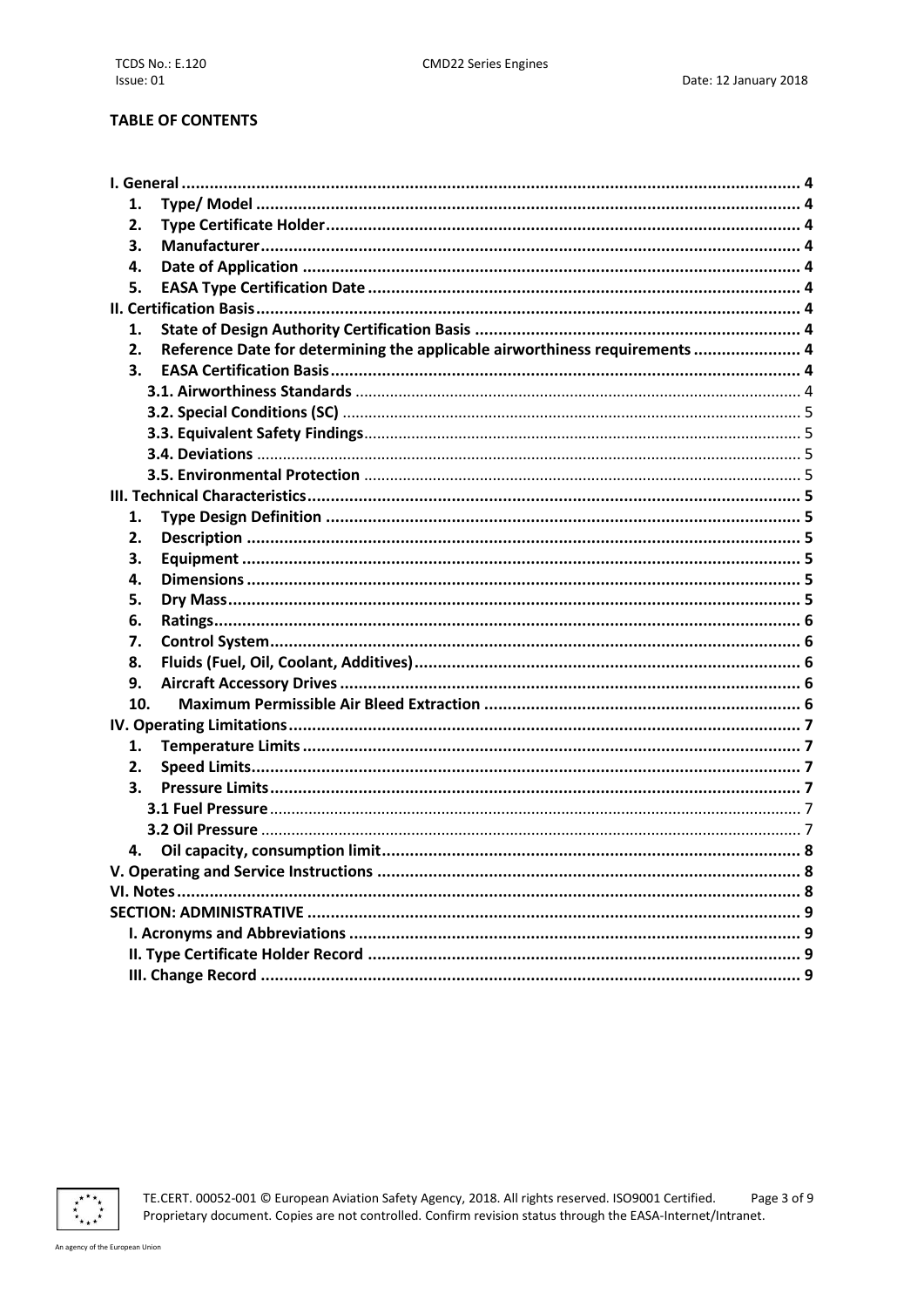#### <span id="page-3-0"></span>**I. General**

## <span id="page-3-1"></span>**1. Type/ Model**

Type CMD22 Series Model CMD22

#### <span id="page-3-2"></span>**2. Type Certificate Holder**

C.M.D. S.p.A. – Costruzioni Motori Diesel Nucleo Industriale – Valle di Vitalba 85020 Atella Potenza, Italy

EASA.AP-452

<span id="page-3-3"></span>**3. Manufacturer**

As above

## <span id="page-3-4"></span>**4. Date of Application**

15 February 2016

#### <span id="page-3-5"></span>**5. EASA Type Certification Date**

12 January 2018

#### <span id="page-3-6"></span>**II. Certification Basis**

- <span id="page-3-7"></span>**1. State of Design Authority Certification Basis** Not applicable
- <span id="page-3-8"></span>**2. Reference Date for determining the applicable airworthiness requirements** Refer to section 4 (Date of Application) of part I. General
- <span id="page-3-9"></span>**3. EASA Certification Basis**

## <span id="page-3-10"></span>**3.1. Airworthiness Standards**

CMD22 : CS 22 Appendix H, Certification Specifications for Sailplanes and Powered Sailplanes Amendment 2 5 March 2009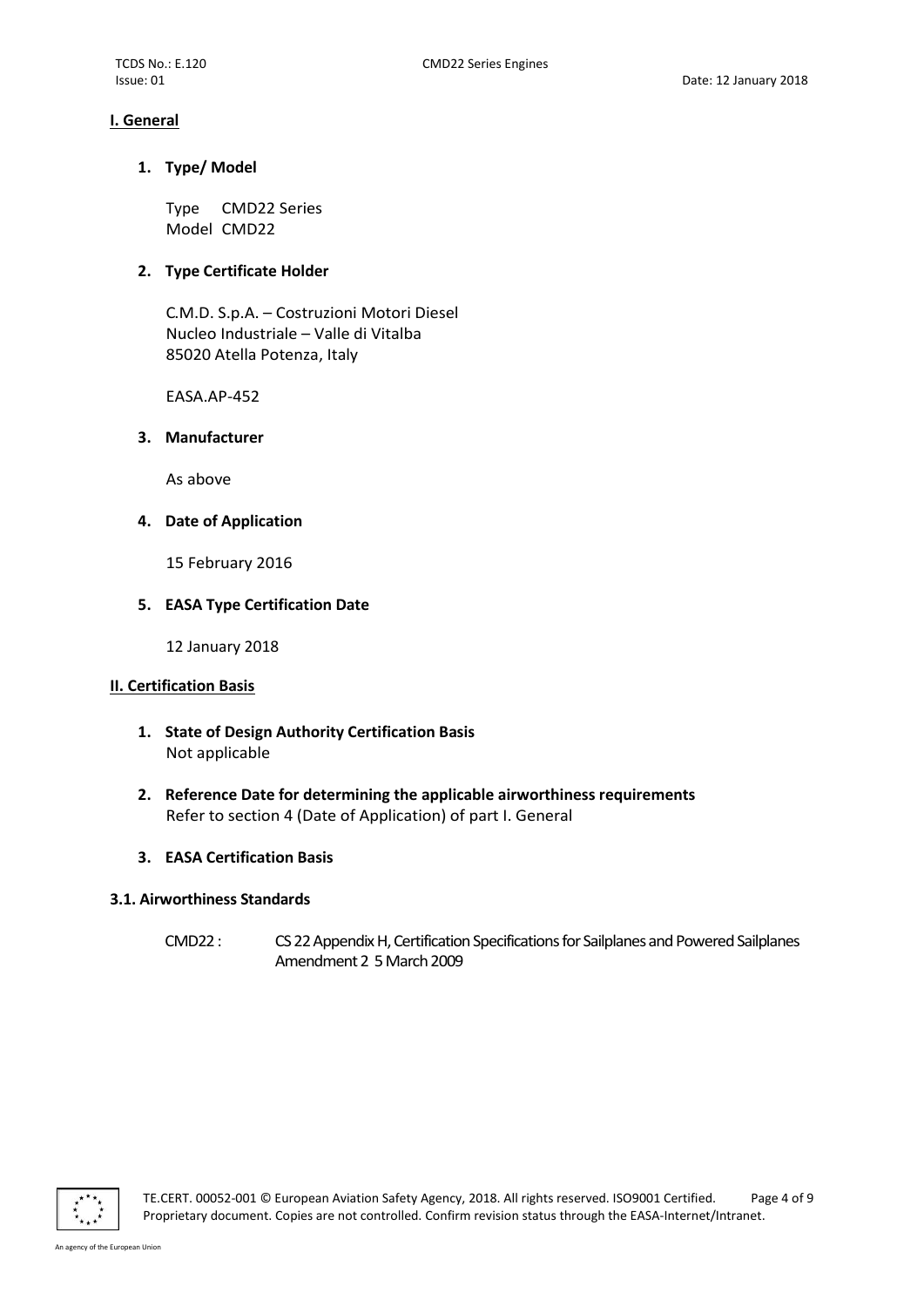# <span id="page-4-0"></span>**3.2. Special Conditions (SC)**

None

<span id="page-4-1"></span>**3.3. Equivalent Safety Findings** None

#### <span id="page-4-2"></span>**3.4. Deviations**

None

## <span id="page-4-3"></span>**3.5. Environmental Protection**

None (not required for piston engines)

## <span id="page-4-4"></span>**III. Technical Characteristics**

#### <span id="page-4-5"></span>**1. Type Design Definition**

As defined by the type design definition no. U22-TSP-720-0119

## <span id="page-4-6"></span>**2. Description**

The CMD22 engine is an air-cooled 4-stroke, 4 cylinder horizontally opposed, spark ignition engine, equipped with an electronic engine control system for injection and dual ignition, and a propeller reduction gearbox (ratio 1 : 2).

#### <span id="page-4-7"></span>**3. Equipment**

See Engine Installation Manual

#### <span id="page-4-8"></span>**4. Dimensions**

| <b>Description</b> | mm  | in.  |
|--------------------|-----|------|
| Overall length     | 635 | 25   |
| Overall height     | 434 | 17.1 |
| Overall width      | 641 | 25.2 |

## <span id="page-4-9"></span>**5. Dry Mass**

| <b>Description</b>            | Mass kg (lb)   |
|-------------------------------|----------------|
| Engine                        | 71.5 (158.7)   |
| Alternator                    | (5.5)<br>2.5   |
| ECU, sensors and<br>actuators | (3.08)<br>1.4  |
| <b>Engine Harness</b>         | (5.29)<br>2.2  |
| <b>Total Mass</b>             | 77.60 (172.57) |



TE.CERT. 00052-001 © European Aviation Safety Agency, 2018. All rights reserved. ISO9001 Certified. Page 5 of 9 Proprietary document. Copies are not controlled. Confirm revision status through the EASA-Internet/Intranet.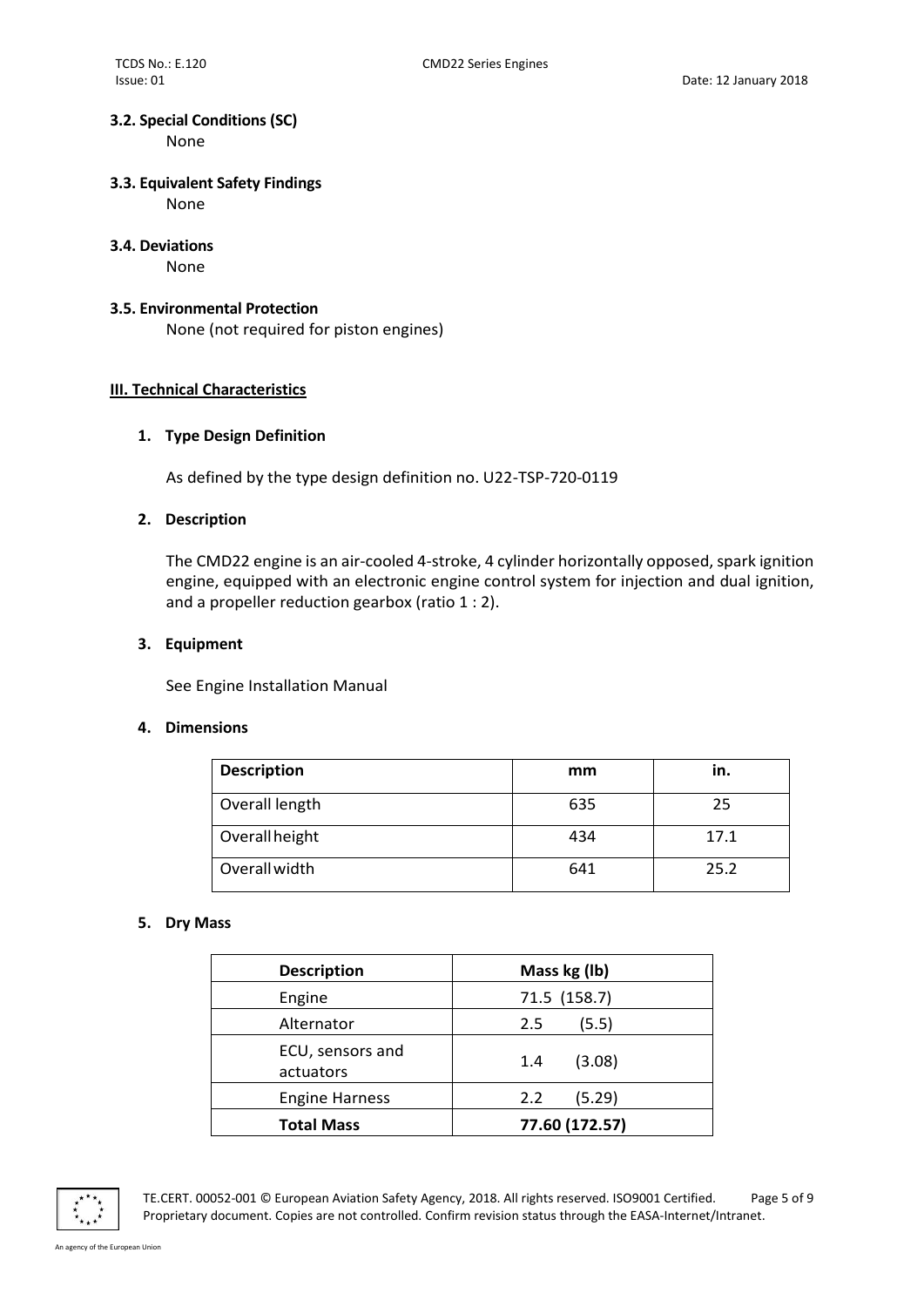## <span id="page-5-0"></span>**6. Ratings**

| <b>Description</b>                                                       | kW | rpm<br>(crankshaft) |
|--------------------------------------------------------------------------|----|---------------------|
| Max. continuous performance at sea level pressure altitude               | 78 | 4850                |
| Take-off performance rpm (max. 5 min.) at sea<br>level pressure altitude | 87 | 5000                |

## <span id="page-5-1"></span>**7. Control System**

The CMD 22 engines are controlled by a single ECU for ignition and injection. Refer to the Installation / Operator's Manuals for further information

#### <span id="page-5-2"></span>**8. Fluids (Fuel, Oil, Coolant, Additives)**

See Operators Manual U22-EOM-720-0132

#### <span id="page-5-3"></span>**9. Aircraft Accessory Drives**

| $N^{\circ}$      | Type      | <b>Max continuous</b><br>torque [Nm] | Drive ratio to<br>crankshaft | direction of<br>rotation   |
|------------------|-----------|--------------------------------------|------------------------------|----------------------------|
| Pad 1            | AND 20000 | 15                                   | 1:2                          | CCW (counter<br>clockwise) |
| Pad <sub>2</sub> | AND 20010 | 15                                   | 1:2                          | CW (clockwise)             |

## <span id="page-5-4"></span>**10. Maximum Permissible Air Bleed Extraction**

Not applicable



TE.CERT. 00052-001 © European Aviation Safety Agency, 2018. All rights reserved. ISO9001 Certified. Page 6 of 9 Proprietary document. Copies are not controlled. Confirm revision status through the EASA-Internet/Intranet.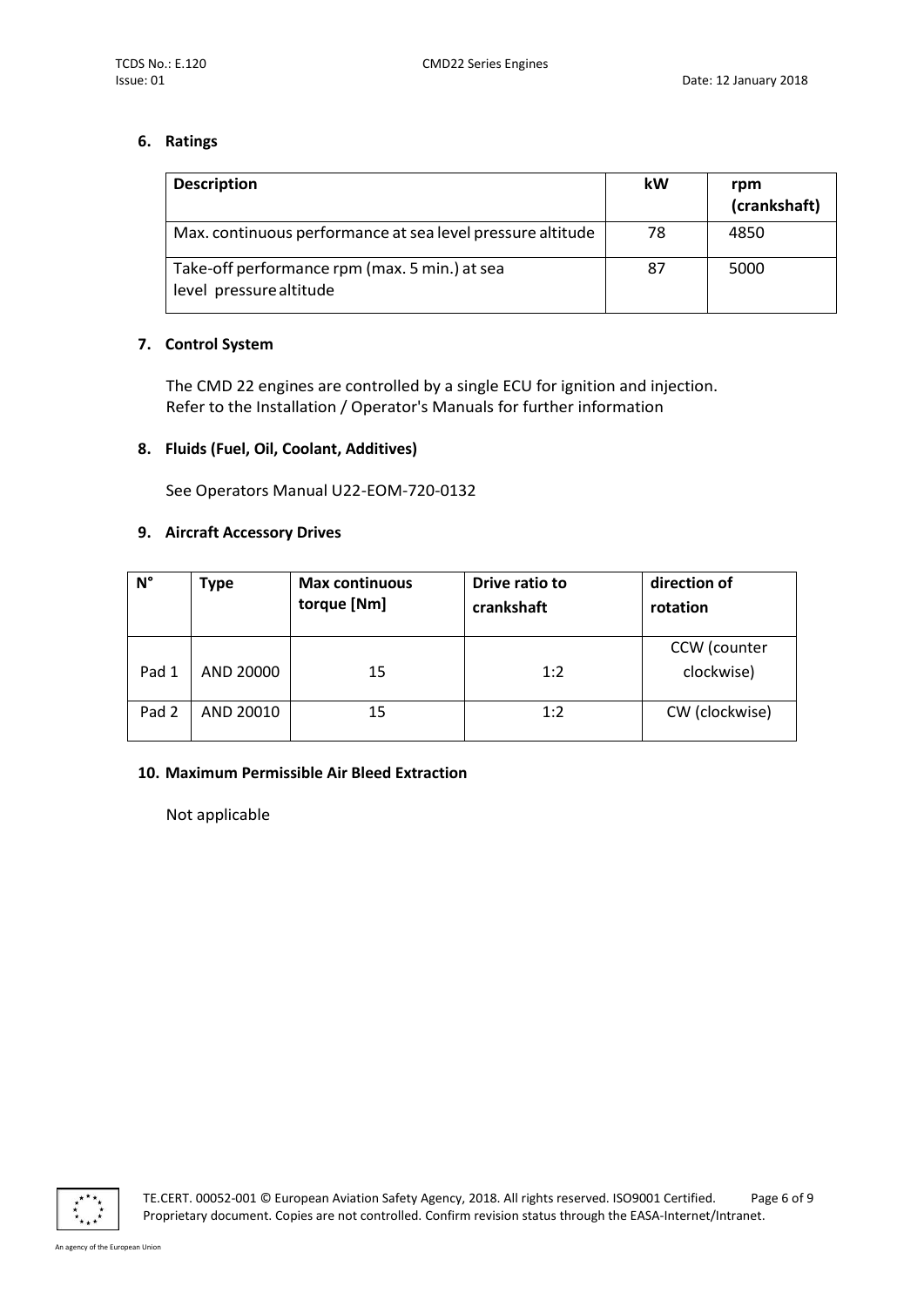## <span id="page-6-0"></span>**IV. Operating Limitations**

#### <span id="page-6-1"></span>**1. Temperature Limits**

| <b>Description</b>        | °C  | $^{\circ}$ F |
|---------------------------|-----|--------------|
| Cylinder head temperature | 200 | 392          |
| Oil temperature           | 135 | 275          |
| Exhaust gas temperature   | 800 | 1472         |

#### <span id="page-6-2"></span>**2. Speed Limits**

| Take-off Speed, max. 5 min.: | 5000 rpm (crankshaft) |
|------------------------------|-----------------------|
| Maximum Continuous Speed:    | 4850 rpm (crankshaft) |

#### <span id="page-6-3"></span>**3. Pressure Limits**

## <span id="page-6-4"></span>**3.1 Fuel Pressure**

| <b>Description</b> | <b>bar</b> (gauge) | psig  |
|--------------------|--------------------|-------|
| Maximum            | 3.9                | 56.60 |
| Minimum            | 3.6                | 52.21 |

#### <span id="page-6-5"></span>**3.2 Oil Pressure**

| <b>Description</b>           | bar (gauge) | psig   |
|------------------------------|-------------|--------|
|                              |             |        |
| Normal operating range       | min 2.0     | min 29 |
|                              | max 6.0     | max 87 |
| Minimum below 2000 rpm       | 0.8         | 11.60  |
| At cold start and warming up | max 7.0     | max    |
|                              |             | 101.52 |

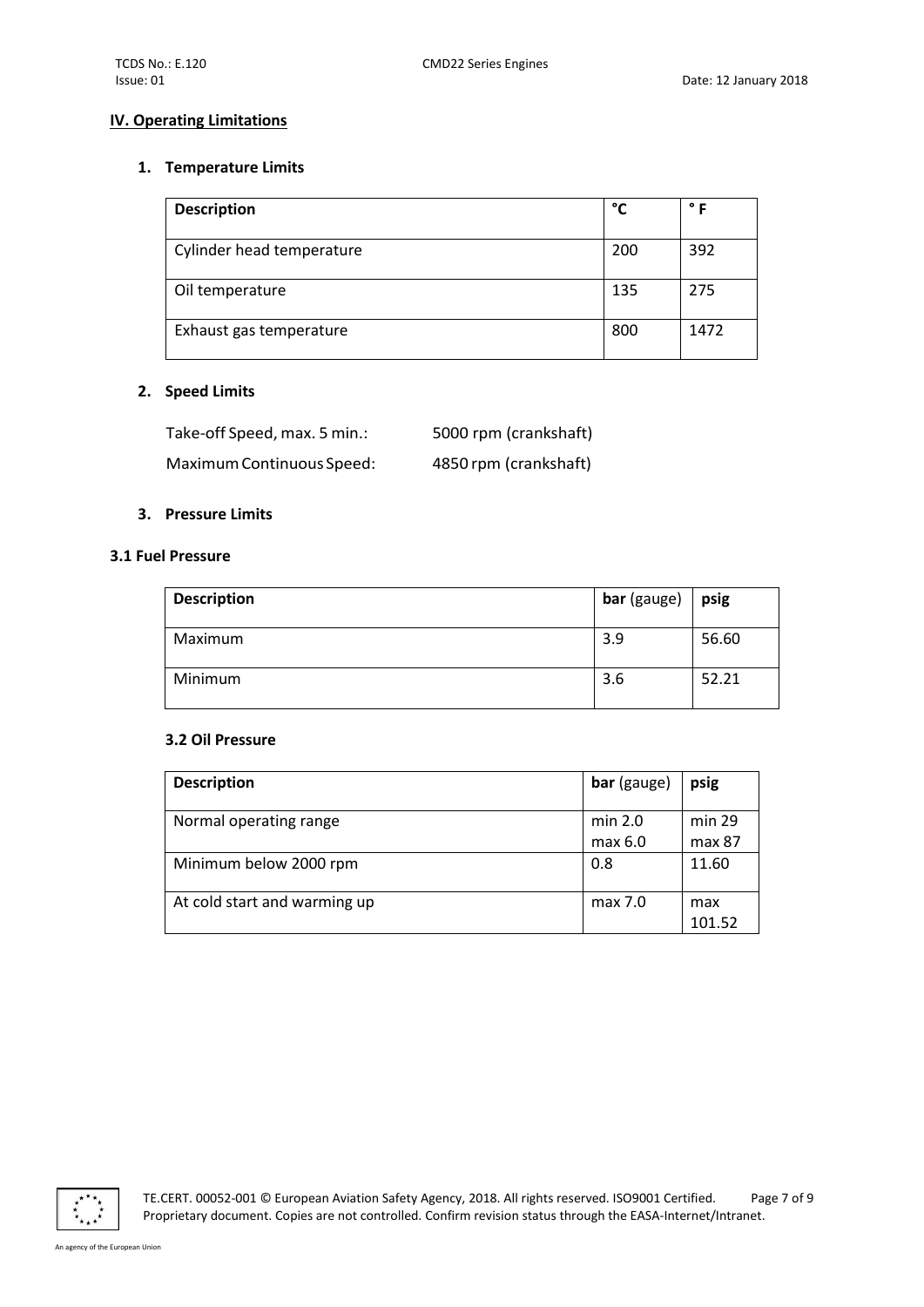## <span id="page-7-0"></span>**4. Oil capacity, consumption limit**

| <b>Description</b>            | Lit  | US gal |
|-------------------------------|------|--------|
| Oil capacity maximum          | 3.75 | 0.99   |
| Oil capacity minimum          | 2.75 | 0.73   |
| Max. Oil consumption per hour | 0.06 | 0.016  |

## <span id="page-7-1"></span>**V. Operating and Service Instructions**

| <b>Manuals</b>                    | N° Document      |
|-----------------------------------|------------------|
| <b>Engine Installation Manual</b> | U22-EIM-720-0130 |
| <b>Engine Operator Manual</b>     | U22-EOM-720-0132 |

| <b>Instructions for Continued Airworthiness (ICA)</b>          | N° Document      |
|----------------------------------------------------------------|------------------|
| Engine Maintenance Manual                                      | U22-EMM-720-0131 |
| <b>Engine Illustrated Parts Catalog</b>                        | U22-IPC-720-0133 |
| Engine Overhaul Manual                                         | Not issued yet   |
| Service Bulletins, Service Instructions and<br>Service Letters | As published     |

## <span id="page-7-2"></span>**VI. Notes**

- **Note 1** : The EASA approved Airworthiness Limitations Section of the Instructions for Continued Airworthiness is published in Engine Maintenance Manual", chapter 4 "Airworthiness Limitations".
- **Note 2 :** The Electronic Engine Control System (Engine Control Unit, Can Power Unit, Engine Wiring, spark cable, starter motor, crankshaft sensors and actuators.) complies with RTCA/DO-160G section 17-18-20-21-22-25. Refer to Engine Installation Manual U22-EIM-720-0130.

## **Note 3 :** For recommended TBO see Engine Maintenance Manual U22-EMM-720-0131



TE.CERT. 00052-001 © European Aviation Safety Agency, 2018. All rights reserved. ISO9001 Certified. Page 8 of 9 Proprietary document. Copies are not controlled. Confirm revision status through the EASA-Internet/Intranet.